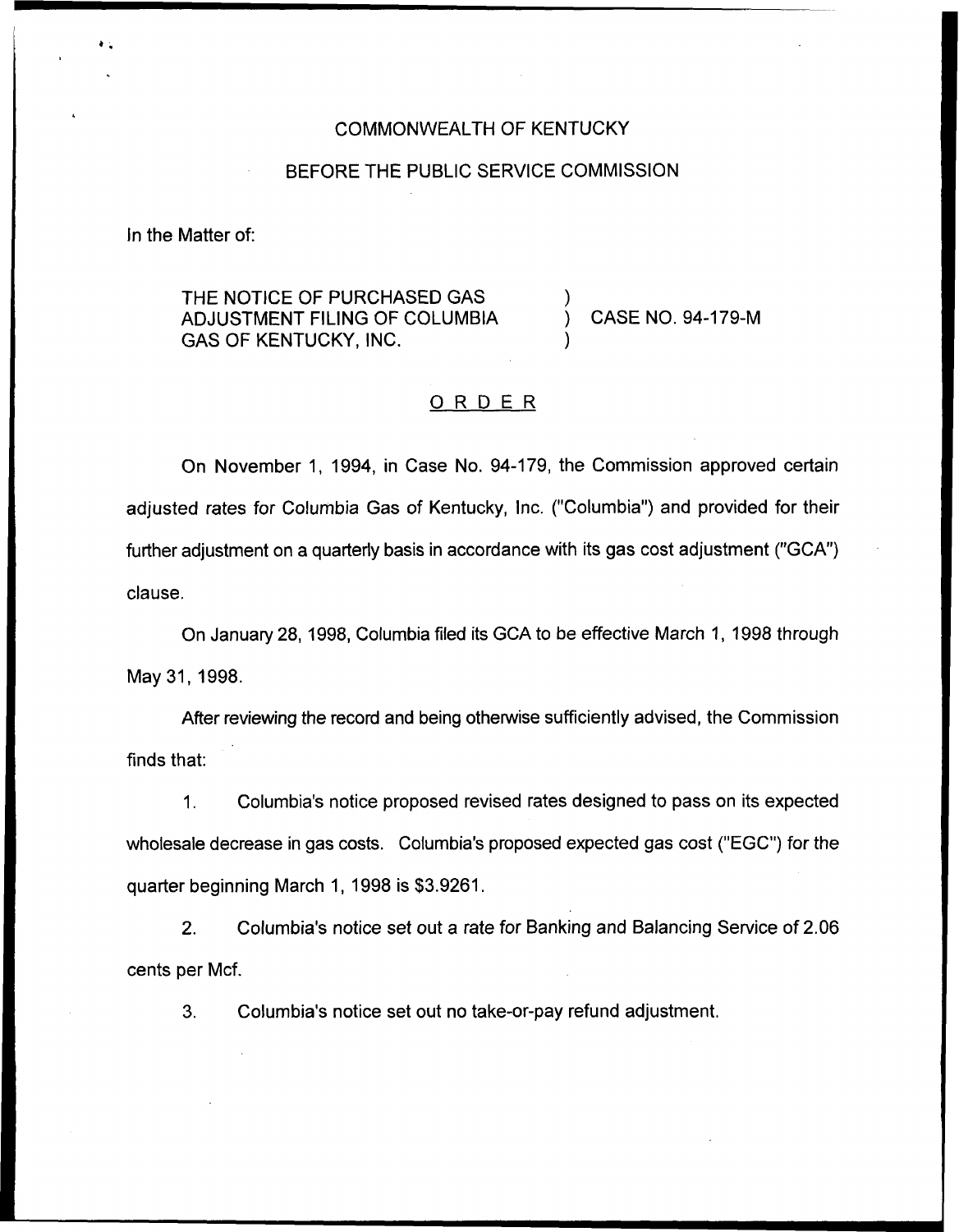4. Columbia's notice set out no transportation take-or-pay refund adjustment. 5. Columbia's notice set out its annual actual cost adjustment ("ACA") of 19.69

cents per Mcf.

6. Columbia's notice set out its balancing adjustment ("BA")of 16.57 cents per Mcf.

7. Columbia's notice set out a current refund adjustment of .01 cent per Mcf to return to its customers supplier refunds of \$1,803 including interest. The total refund adjustment of 13.06 cents per Mcf reflects the current as well as previous quarter refund adjustments.

8. Columbia's notice set out a Special Agency Service refund adjustment of .01 cent per Mcf.

9. These adjustments produce a gas cost recovery rate ("GCR") of \$4.1580 per Mcf, 4.92 cents per Mcf less than the prior rate.

10. The revised rate adjustments in the Appendix to this Order are fair, just, and reasonable, in the public interest, and should be approved for gas supplied on and after March 1, 1998.

IT IS THEREFORE ORDERED that:

1. The rates in the Appendix to this Order are fair, just, and reasonable, and are effective for gas supplied on and after March 1, 1998.

2. Within 30 days of the date of this Order, Columbia shall file with this Commission its revised tariffs setting out the rates authorized in this Order.

 $-2-$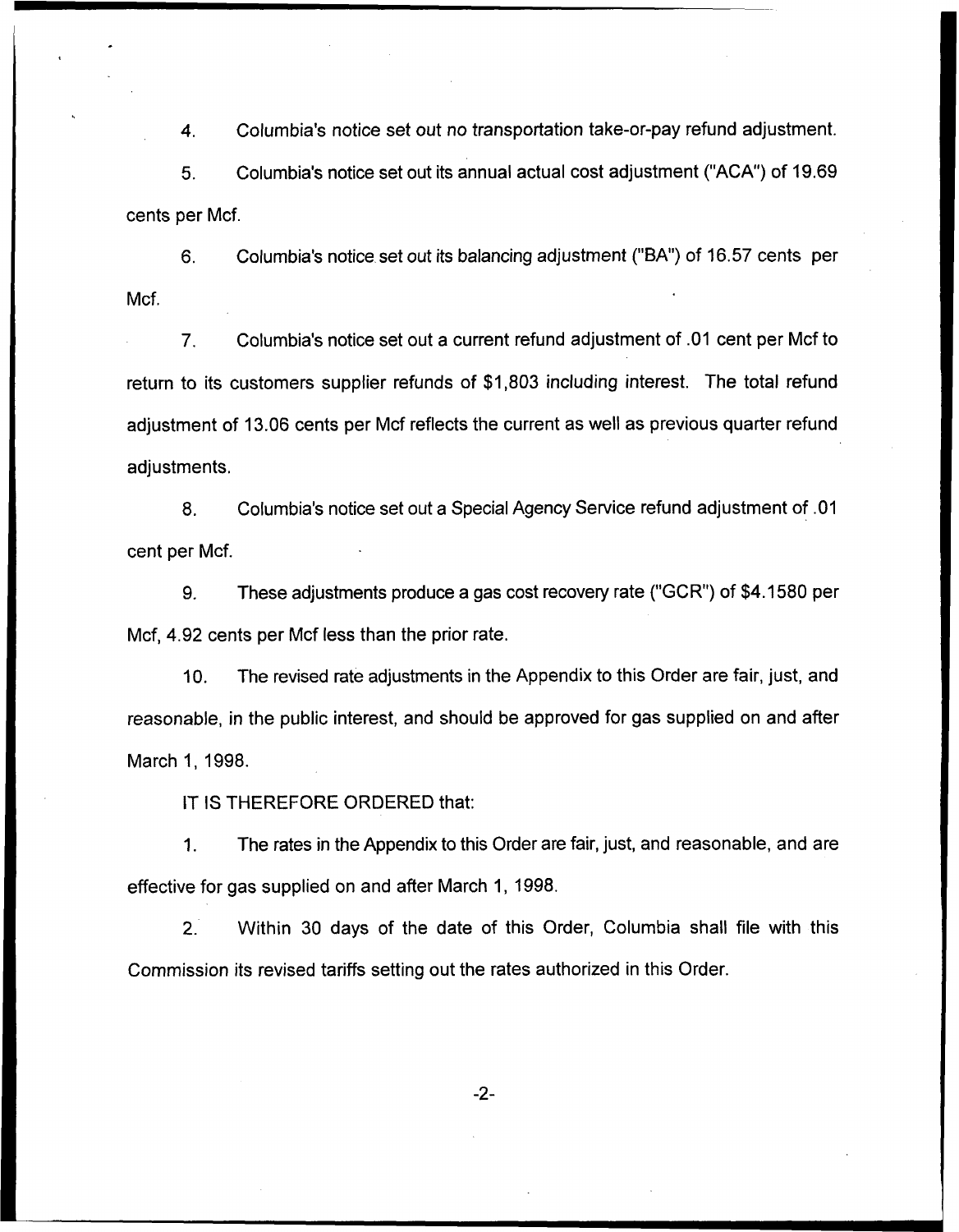Done at Frankfort, Kentucky, this 19th day of February, 1998.

## PUBLIC SERVICE COMMISSION

Helton  $\frac{\sqrt{3}}{mathrm{Chairman}}$ 

Vice Chairman

Uns Commissioner

ATTEST:

Executive Directol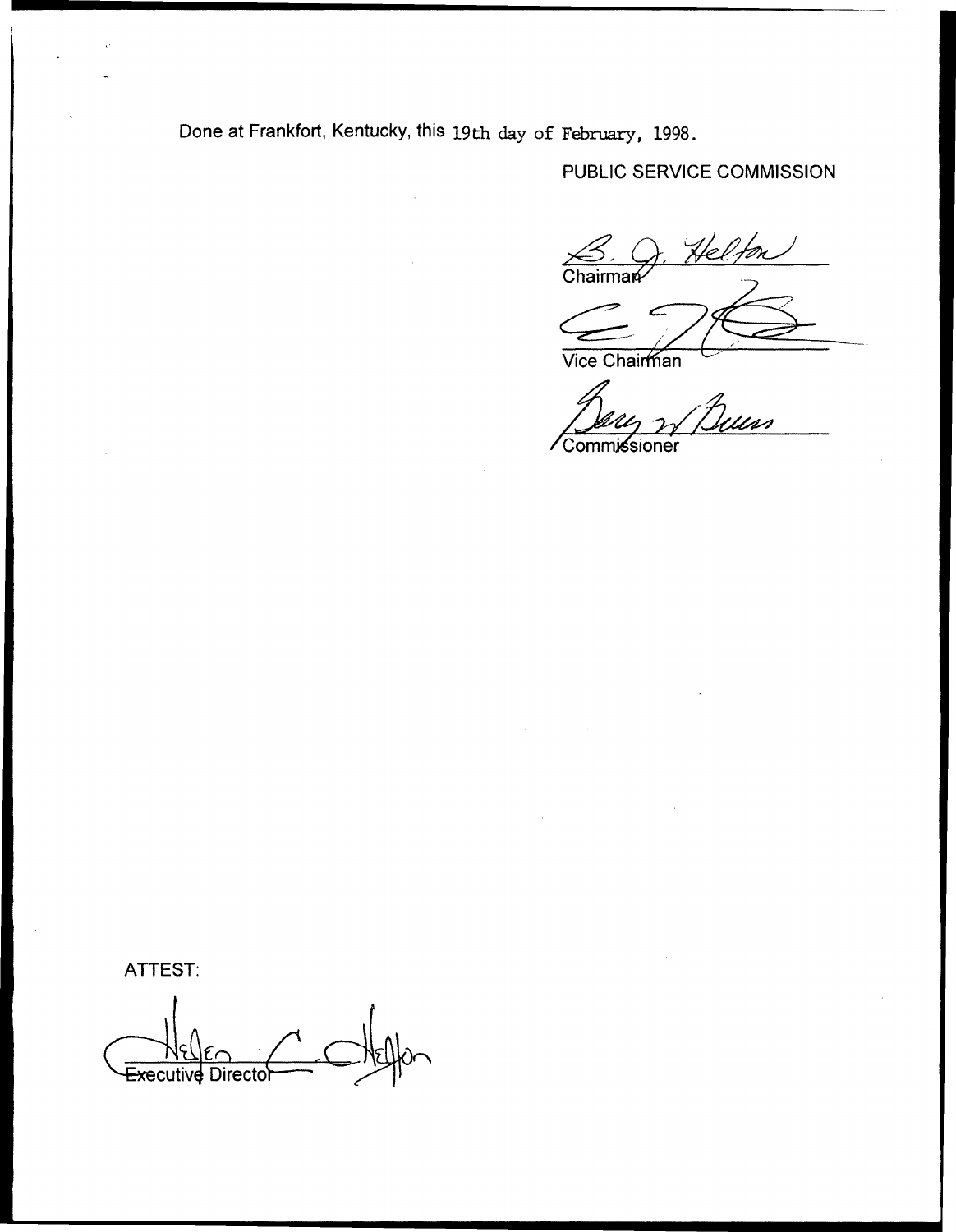### APPENDIX

### APPENDIX TO AN ORDER OF THE KENTUCKY PUBLIC SERVICE COMMISSION IN CASE NO. 94-179-M DATED FEBRUARY 19, 1998

The following rates and charges are prescribed for the customers in the area served by Columbia Gas of Kentucky, lnc. All other rates and charges not specifically mentioned herein shall remain the same as those in effect under authority of this Commission prior to the effective date of this Order.

CURRENTLY EFFECTIVE BILLING RATES

|                                        | <b>Base Rate</b><br>Charge | <b>Gas Cost</b><br>Demand | Adjustment<br>Commodity | <b>Total Billing</b><br>Rate |
|----------------------------------------|----------------------------|---------------------------|-------------------------|------------------------------|
| <b>SCHEDULE GSR</b>                    |                            |                           |                         |                              |
| First 1 Mcf or less per mo.            | \$8.10                     | \$1.2646                  | \$2.8934                | \$12.2580                    |
| Over 1 Mcf per mo.                     | 2.1800                     | \$1.2646                  | \$2.8934                | 6.3380                       |
| RATE SCHEDULE GSO                      |                            |                           |                         |                              |
| Commercial or Industrial               |                            |                           |                         |                              |
| 1 Mcf or less<br><b>First</b>          | 22.00                      | \$1.2646                  | \$2.8934                | 26.1580                      |
| Next 49 Mcf per mo.                    | 2.1800                     | \$1.2646                  | \$2.8934                | 6.3380                       |
| 350 Mcf per mo.<br>Next                | 2.1149                     | \$1.2646                  | \$2.8934                | 6.2729                       |
| Next 600 Mcf per mo.                   | 2.0149                     | \$1.2646                  | \$2.8934                | 6.1729                       |
| Over 1,000 Mcf per mo.                 | 1.8409                     | \$1.2646                  | \$2.8934                | 5.9989                       |
| <b>Delivery Service</b>                |                            |                           |                         |                              |
| <b>Administrative Charge</b>           | 65.00                      |                           |                         | 65.00                        |
| <b>Standby Service Demand Charge</b>   |                            |                           |                         |                              |
| Demand Charge times Daily              |                            |                           |                         |                              |
| Firm Vol. (Mcf) in Cust.               |                            |                           |                         |                              |
| Serv. Agrmt.                           |                            | 8.9313                    |                         | 8.9313                       |
| Delivery Rate Per Mcf                  |                            |                           |                         |                              |
| First 400 Mcf per mo.                  | 2.1149                     |                           |                         | 2.1149                       |
| Next 600 Mcf per mo.                   | 2.0149                     |                           |                         | 2.0149                       |
| Over 1,000 Mcf per mo.                 | 1.8409                     |                           |                         | 1.8409                       |
| Former IN8 Rate per Mcf                | 1.0575                     |                           |                         | 1.0575                       |
| <b>Banking &amp; Balancing Service</b> |                            | 0.0206                    |                         | 0.0206                       |